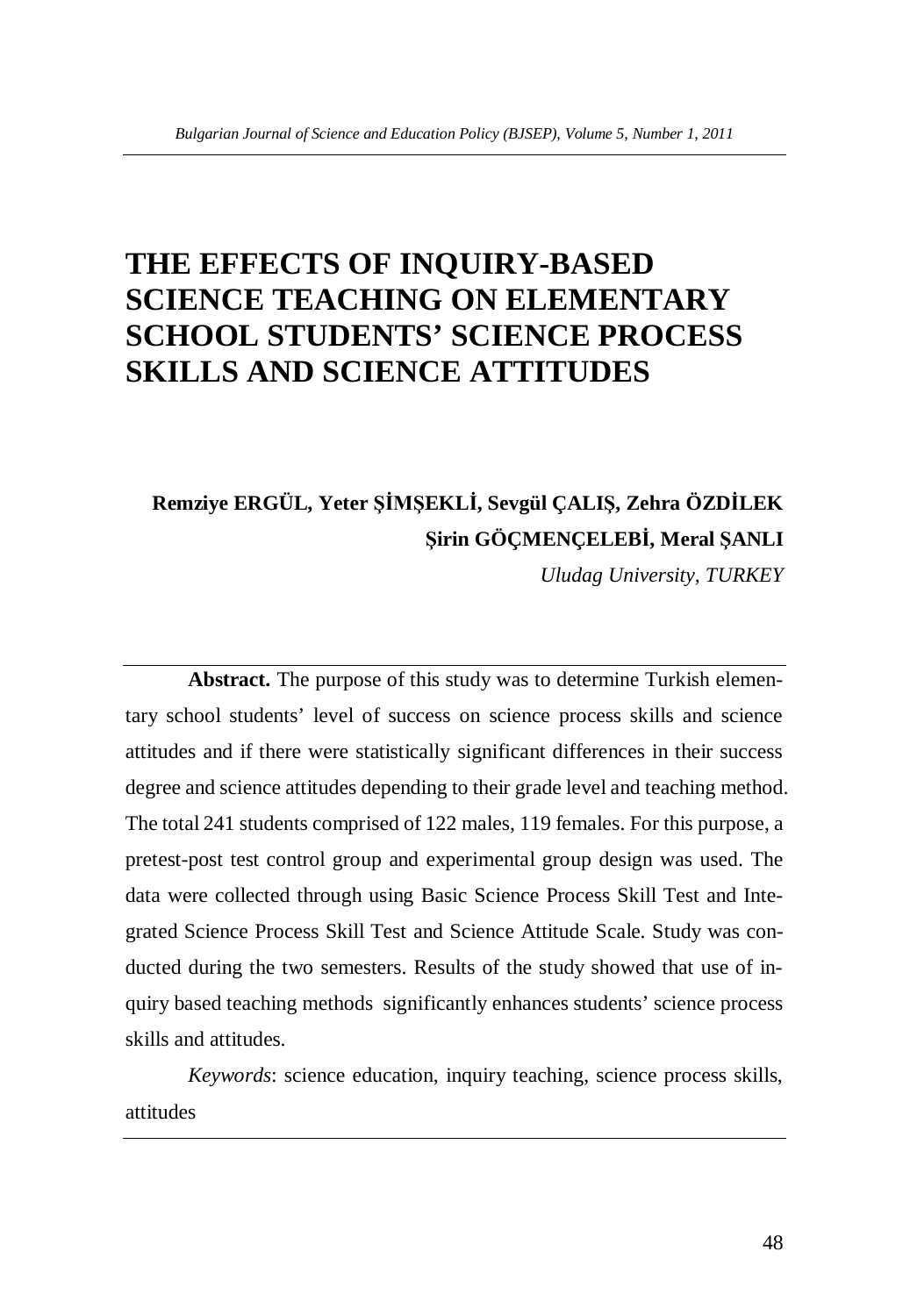#### **Introduction**

Science process skills (SPS) are defined as transferable skills that are applicable to many sciences and that reflect the behaviors of scientists.<sup>1)</sup> They are the skills that facilitate learning in physical sciences, ensure active student participation, have students develop the sense of undertaking responsibility in their own learning, increase the permanence of learning, and also have students acquire research ways and methods, that is, they ensure thinking and behaving like a scientist. For this reason, it is an important method in teaching science lessons. SPS are the building-blocks of critical thinking and inquiry in science (Ostlund, 1992).

Learning science lessons by apprehending requires using science process skills (SPS). Having science process skills acquired, at the same time, means preparing future scientists, having scientific literacy acquired, that is enabling students to use science information in daily life (personal, social and global) (Harlen, 1999). Science process skills are based on scientific inquiry and teaching science by inquiry involves teaching students science process skills, critical thinking, scientific reasoning skills used by scientists (Pratt & Hackett, 1998) and inquiry is defined as an approach to teaching, the acts scientists use in doing science and it can be a highly effective teaching method that helps students for to understanding of concepts and use of process skills (Yager & Akçay, 2010).

Due to the above-mentioned importance of science process skills, many researchers have focused on this subject matter. In recent years, many studies have been conducted on students' acquisition of basic science process skills (BSPS) and integrated science process skills (ISPS).

Science- A Process Approach (SAPA) grouped science process skills under two main headings.<sup>1)</sup> The first is called as basic science process skills (BSPS), such as observing, measuring and using number, and classifying. BSPS provide the intellectual groundwork in scientific inquiry (Walters &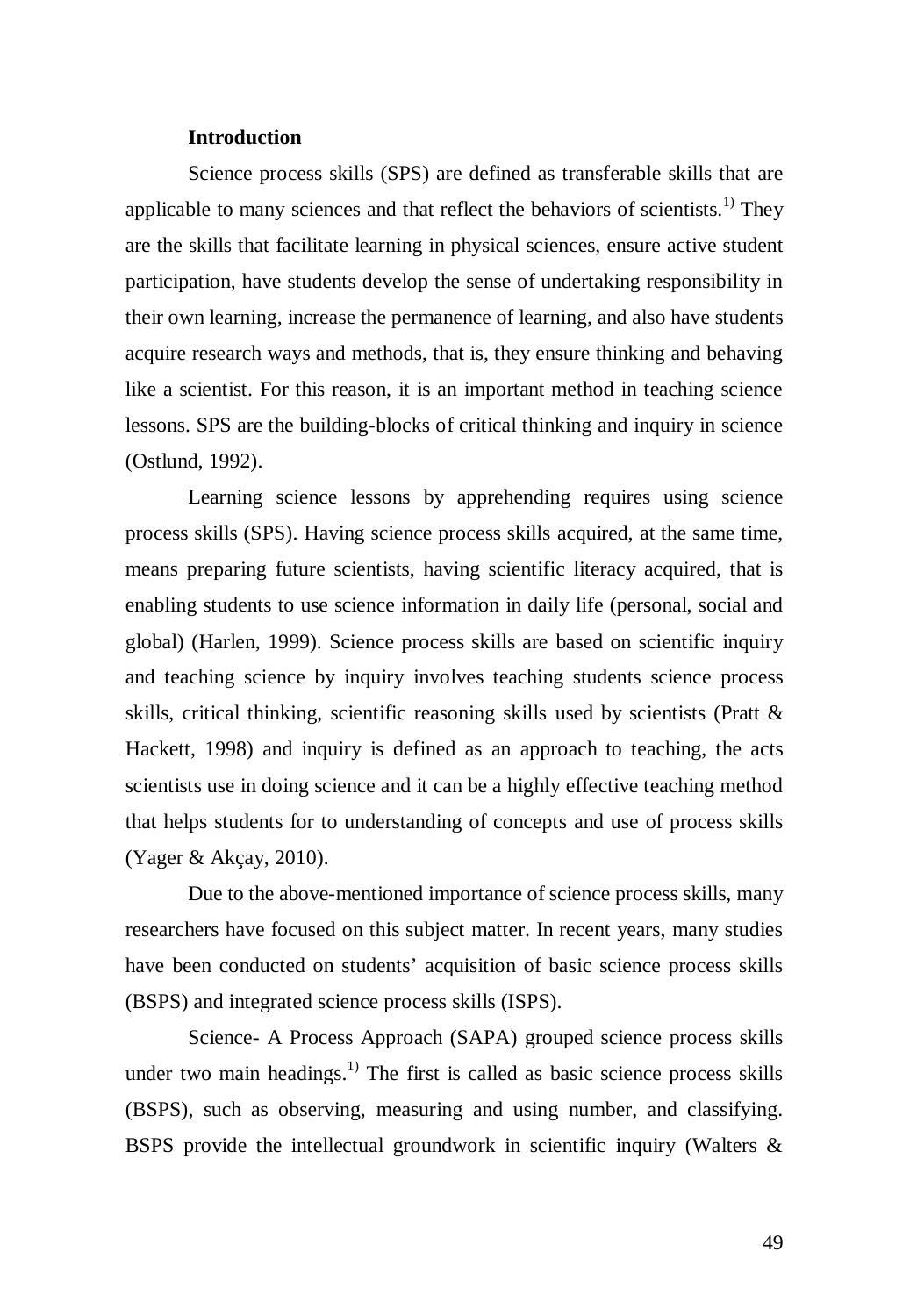Soyibo, 2001). These skills are those which must be acquired in the first level of primary education. And the latter is called integrated science process skills (ISPS), such as controlling variables, formulating hypotheses, and experimenting. These skills are structured on basic skills. Some studies have indicated that there is a positive relationship between SPS and Piagetian development level and finding supports the separation of process skills into a two-levelhierarchy, namely basic and integrated (Brotherton & Preece, 1995).

#### **The role of science process skills in science learning**

The studies aiming at developing school programs to improve science process skills began in 1960s. A perennial issue in science education concerns the emphasis to be given to methods of science the science process skills- in the school curriculum. AAAS started the studies on the issue in the USA in 1967 while DES did it in England in 1960s (Brotherton & Preece, 1995). Many studies have noted that science process skills are effective on teaching and learning about science (Brotherton & Preece, 1995; Harlen, 1999; Chang & Mao, 1999; Keys & Bryan, 2001; Walters & Soyibo, 2001; Turpin & Cage, 2004; Wilke & Straits, 2005).

Children are like scientists. For in the nature of many children is already the curiosity for searching and this curiosity leads them to search. In this way, children begin to search at early ages. That is to say, the skills and processes students use and develop are the same as those that scientists use while studying. These studies are necessary for understanding the functioning of nature and preparing livable environments. Scientists make observations, classifications, measurements, and inferences, propose hypotheses, and make experiments as well. Ways of thinking in science are called the process skills (Rezba et al, 1995). When we doing science we ask questions and find answers to questions, these are actually the same skills that we all use in our daily lives as we try to solve everyday questions. When we teach students to use these skills in science,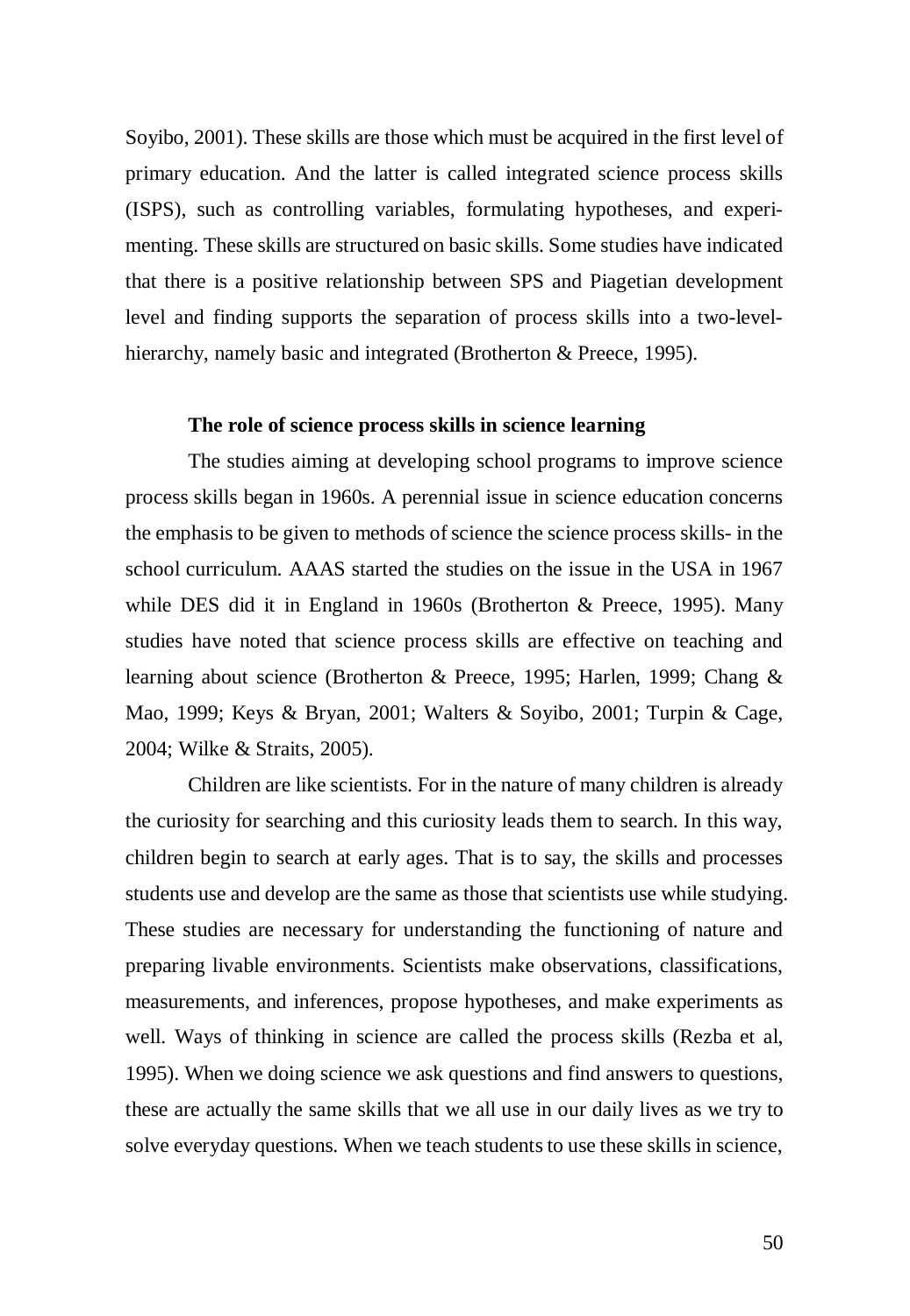we are also teaching them skills that they will use in the future in every area of their lives. The use of science process skills by students increases the permanence of learning. For learning by doing, student uses almost all of his or her senses and learning becomes more permanent and hands-on activities get them to acquire experience. The development of science process skills enables students to solve problems, think critically, make decisions, find answers, and satisfy their concerns. Not only do research skills get students to learn some information about science, but also learning these skills helps them think logically, ask reasonable questions and seek answers, and solve the problems they encounter in their daily life. Problem solving is the essence of scientific investigations. Students are given a problem or they identify a problem, then they follow the guidelines of problem based learning to solve in the problem. As they follow the investigative process, they use the science process skills which are the methods and procedures of scientific investigation.<sup>2)</sup>

 Teaching methods such as inquiry teaching, problem solving, problem based learning and project based learning relies heavily on the effective use of the science process skills by students to complete an investigation (Colley, 2006). Inquiry science teaching is teaching science by having students engage in more science activities and exercises and encourages children to learn science and learn about science (Olson & Louks-Horsley, 2000). Also, students engaged in simple inquiry engage in processes such as observing, comparing, contrasting and hypothesizing (Cuevas et al., 2005). One area of contemporary research on inquiry is related to children's understanding and use of science process skills in designing investigations (Keys & Bryan, 2001). Scientific inquiry exercises typically serve as the primary source of science process skill development and inquiry is used to teach science process skills (Wilke & Straits, 2005). According to Minner et al. (2010), the term inquiry has figured prominently in science education, three distinct categories of activities: what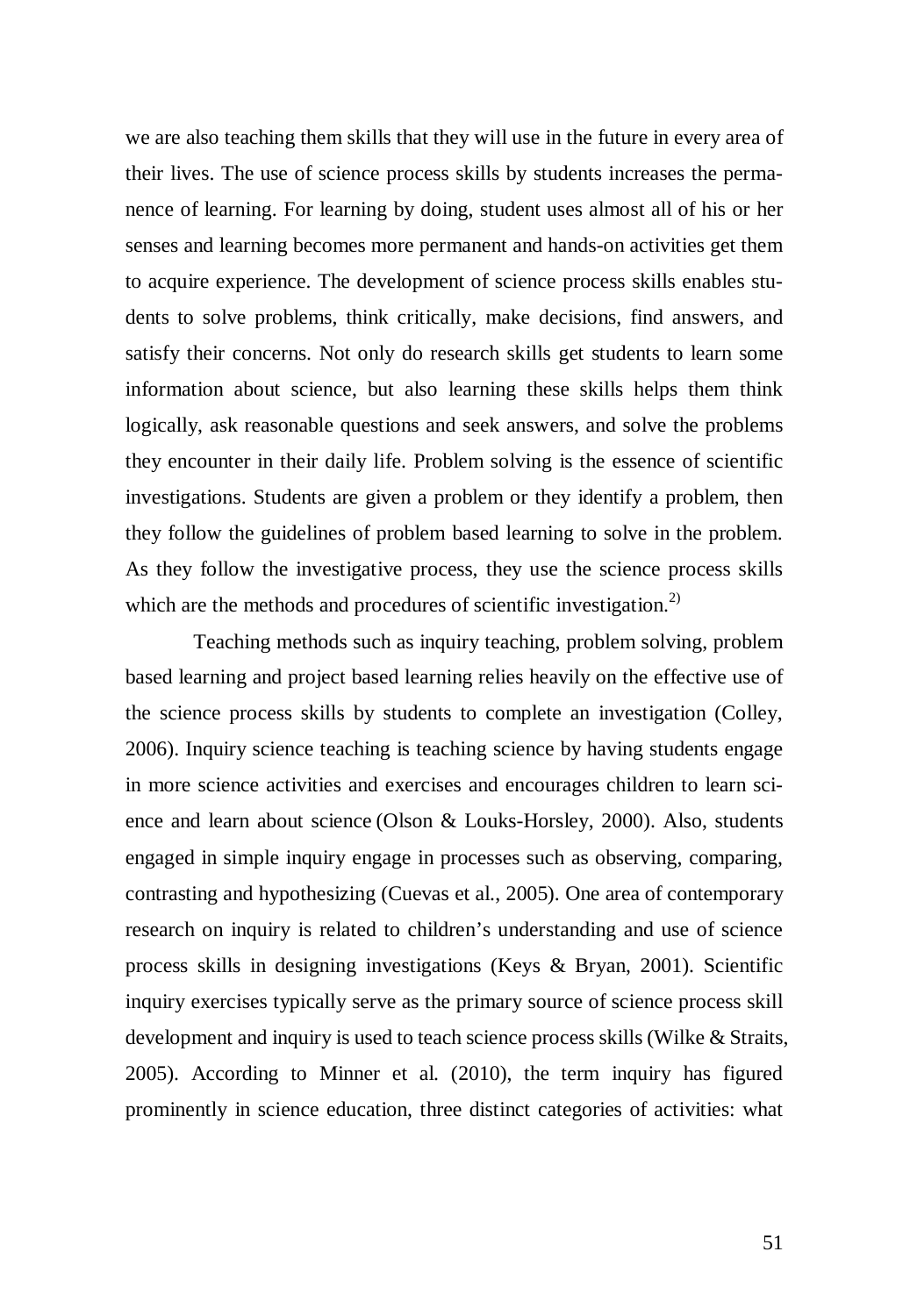scientists do, how students learn, and a pedagogical approach that teachers employ.

 In a study done in Texas to compare the traditional program and inquiry oriented science program Mabie  $\&$  Baker (1996) report that in favor of those following inquiry oriented science programs there was found a 75% difference in terms of the students' attitudes towards science. Furthermore inquiry-based instruction produced positive outcomes on student concept learning, (Chiappetta & Russell, 1982; Ertepinar & Geban, 1996; Gabel et al., 1977; Geban et al., 1992); and problem-solving, laboratory instruction, cooperative learning, and discovery instruction methods are commonly referred to as the inquiry science teaching, which often emphasizes extensive use of science-process skills and independent though (Basaga et al., 1994; Mao et al., 1998; Chang & Taipei, 2002; Brickman et al., 2009). It could be concluded here that having science process skills is a prerequisite to learn about science.

From a science perspective, inquiry-based science teaching engages students in the investigative nature of science. Inquiry involves activity and skills, but the focus is on the active search for knowledge or understanding to satisfy a curiosity. According to Ketpichainarong et al. (2009) inquiry teaching and learning methods affect student performances, for example in solving problems, reflecting on their work, drawing conclusions, and generating prediction. These qualities are necessary for a high-achieving graduate.

#### **Science process skills in Turkish education system**

Starting from 2000s, the significance of the acquisition of science process skills has been appreciated in Turkey when developing science syllabuses. Up until now, two major changes have been made in elementary education science programs concerning the 6-14 age groups. The first one of them was made in 2000 and has been applied since 2001-2002 academic year. Different from the preceding program, the scope of the units were narrowed and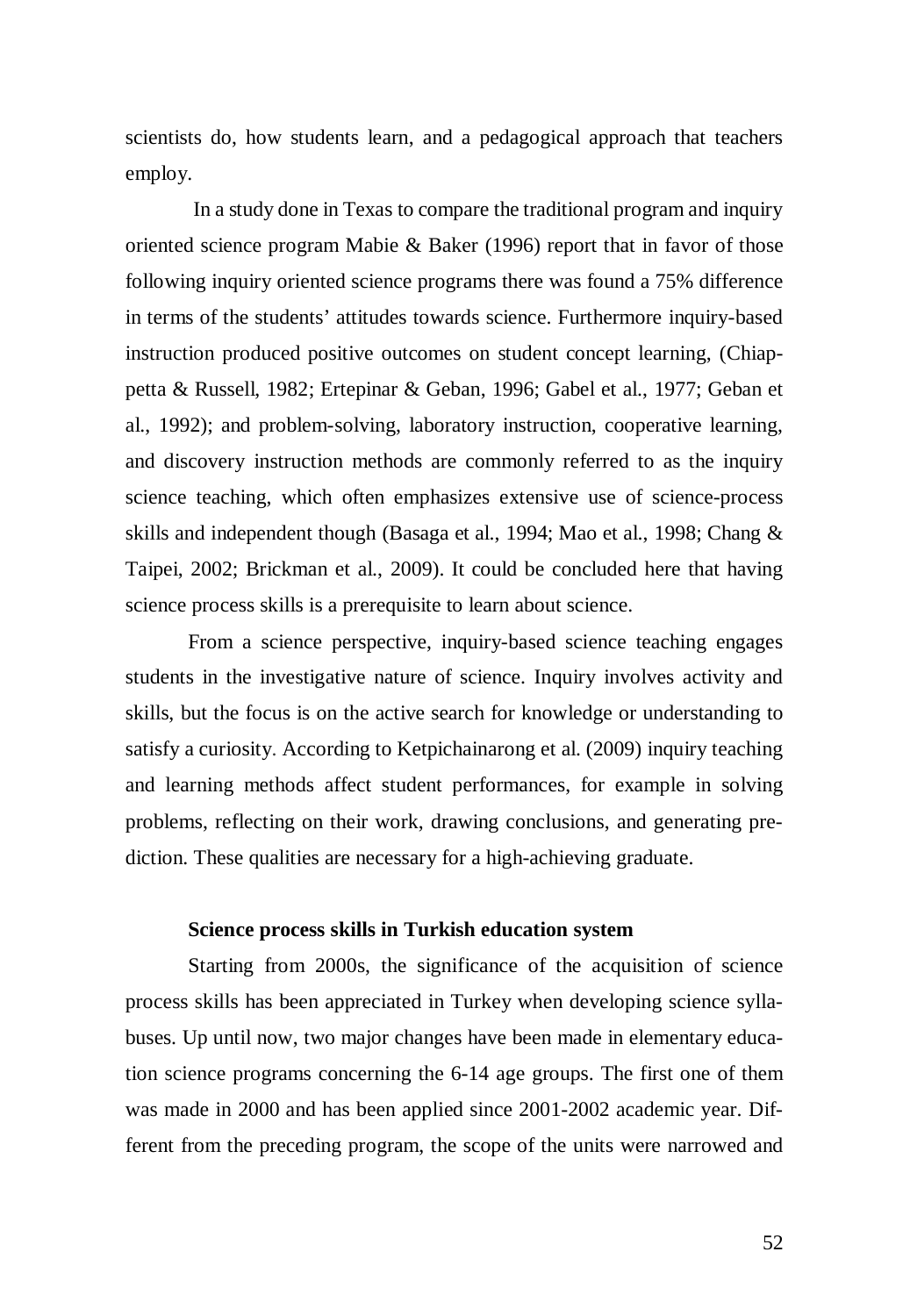updated, and it was prepared considering the principle of reaching the content via science processes<sup>3)</sup> (Kaptan & Korkmaz, 2001). The program attached importance to also the improvement of scientific attitudes and it was student-centered. However, the science syllabuses were revised in 2004 and underwent a second change. The name of the course was made Science and Technology. The vision of the program was summarized in educating students as science and technology literates whatever their individual differences are. The main approaches while developing the program were, giving the gist in small amounts of information, dealing with all the dimensions of science and technology literacy, basing the learning and assessing activities on constructivist learning theory, revising and reviewing, parallelism to the syllabuses of other courses and conformity with students' physical and mental stages of development. The above mentioned last program has been followed in whole Turkey since the academic year of  $2005-2006$ <sup>4)</sup> There, science process skills were particularly emphasized to be the primary learning area.

## **Science process skills in the syllabus of science and technology course**

The basic process skills in the program were determined as Observing, Comparing and Classifying, Inferring, Predicting, Defining Operationally, Measuring, Recording and Interpreting, Formulating Models, Constructing Tables of Data and Graphs, while the integrated process skills were to be Formulating Hypotheses, Identifying and Controlling Variables and Experimenting.

The program specified<sup>3)</sup> also some acquisitions needed by students to improve their skills of researching and questioning with a scientific and technological point of view, solving problems, conveying scientific views and results, working in cooperation and deciding sensibly.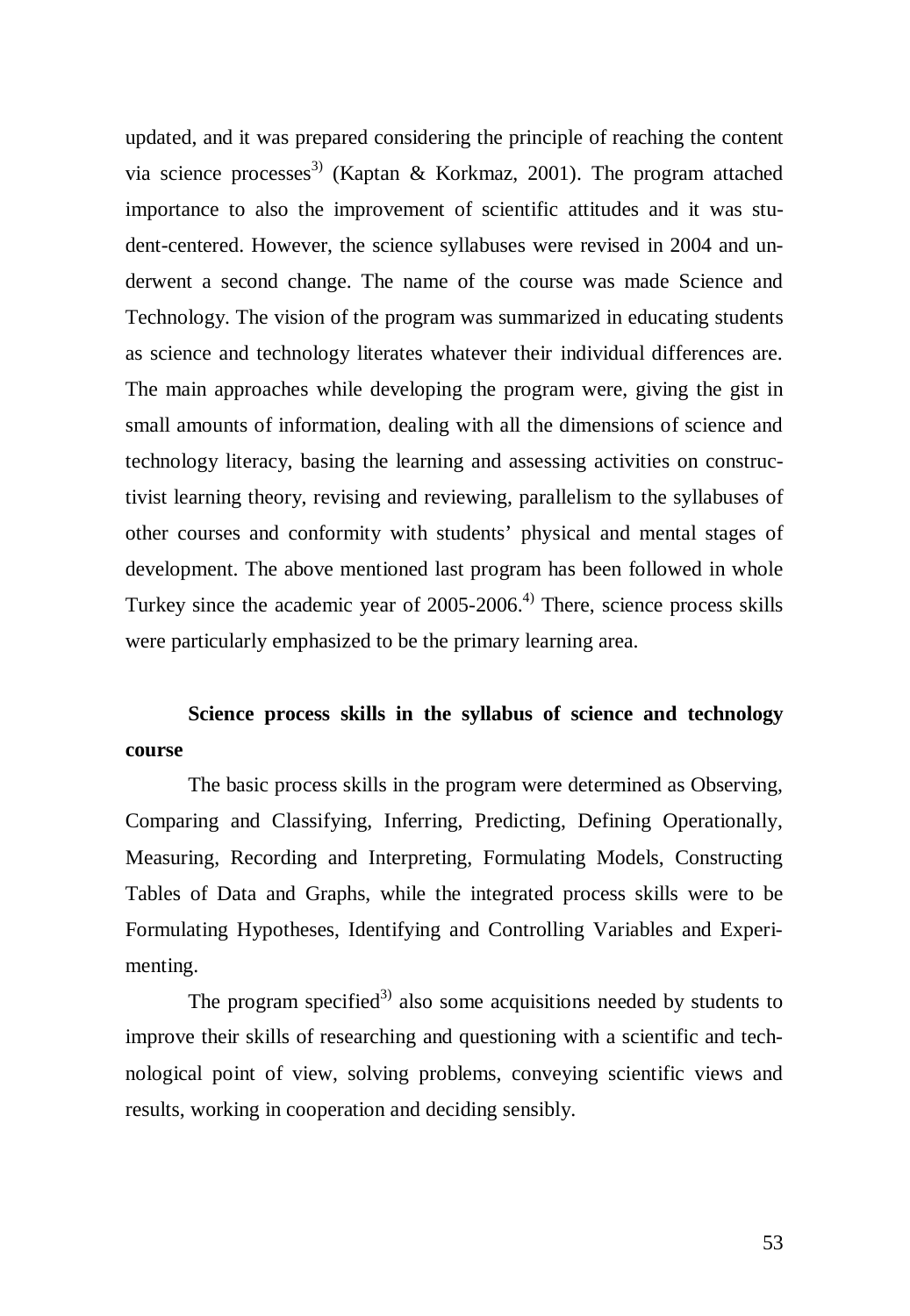The purpose of this study was to investigate the effects of hands-on activities incorporating inquiry based science teaching on fourth, fifth, sixth, seventh and eighth grades students' science process skills and attitudes toward science lessons. It compared the performance of the students using hands-on activities incorporating inquiry based science teaching to students using a traditional science curriculum.

#### **Research questions**

The study focused on two main problems and some related sub-questions has been provided to develop solutions to following research questions: (1) are there any effects of inquiry based science teaching on elementary school students' level of scientific process skills: i) are there any significant differences after the study on the elementary school 4th, 5th and 6th grade (10-12 age group) students' level of scientific process skills between the experimental and control groups; ii) are there any significant differences after the study on the elementary school 7th and 8th grade (13-14 age group) students' level of scientific process skills between the experimental and control groups; (2) are there any significant differences between the attitudes of experimental and control groups elementary school students towards Science Courses: iii) are there any differences after the study in the experimental and control groups 4th, 5th and 6th grade (10-12 age group) students attitudes towards science courses; iv) are there any differences after the study in the experimental and control groups 7th and 8th grade (13-14 age group) students attitudes towards science courses.

#### **Methodology of research**

In the study, pre-test and post-test experimental design (control-experimental group) was used. The main study sample comprised 241 students in total. 71 of them constituted the experimental group for the 4th, 5th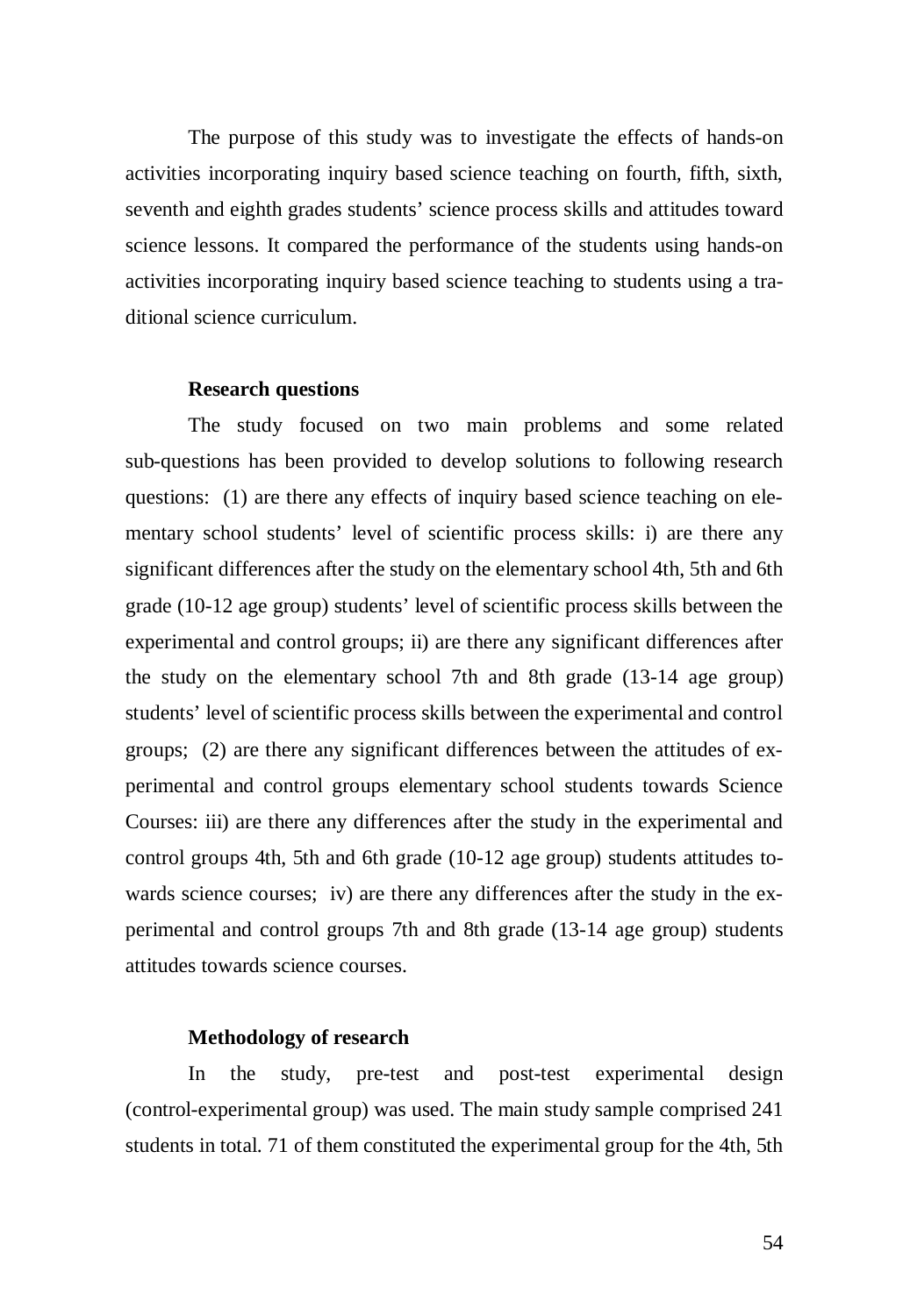and 6th grades and 68 students constituted the control group. The experimental group for the 7th and 8th grades was composed by 50 students while 52 students comprised the control group. When creating the experimental and control groups, it was aimed not to cause any distinct differences between the groups. To ensure this, SPST had been done before the study and then choices were made randomly in the classes that had similar performances to one another. Nearly all of the students had mid-level socioeconomic statuses. The study was conducted the one of the large elementary school in the city of Bursa. The school has 5 classrooms for each one of the  $4<sup>th</sup>$  and 5th grades and 3 classrooms for each one of the 6th, 7th and 8th grades. Besides, there are science and mathematics laboratories in it. Study was conducted during the two semesters.

 Science Process Skill Test (SPST): to measure the integrated science process skills, the test developed by Burns et al. (1985) with its 36 items was modified by the researchers with some particular changes and additions. So Integrated science process skills test (ISPST) redeveloped had 38 items. Besides that, another test basic science process skills test (BSPST) was developed in order to measure the basic science process skills of the 4th, 5th and 6th grade students (10-12 age group) and it consisted of 24 items. Thus, BSPST was administered to measure the basic science process skills and the ISPST was given to measure the integrated process skills of the 7th and 8th graders (13-14 age groups). For the pilot study, BSPST was applied to the 4th, 5th, and 6th grades students (ages 10-12) and the Cronbach's alpha reliability coefficient of the test was found to be 0.74, and ISPST was applied to the 7th and 8th grades students (ages 13-14) and the Cronbach's alpha reliability coefficient of the test was found to be 0.78.

 BSPST, which has 6 dimensions, 6 items related to observation, 6 items related to classification, 6 items related to measuring, 8 items related to predicting, 4 items related to inferring and 4 items related to communicating. ISPST, which has 11 dimensions 6 items related to formulating hypothesis, 7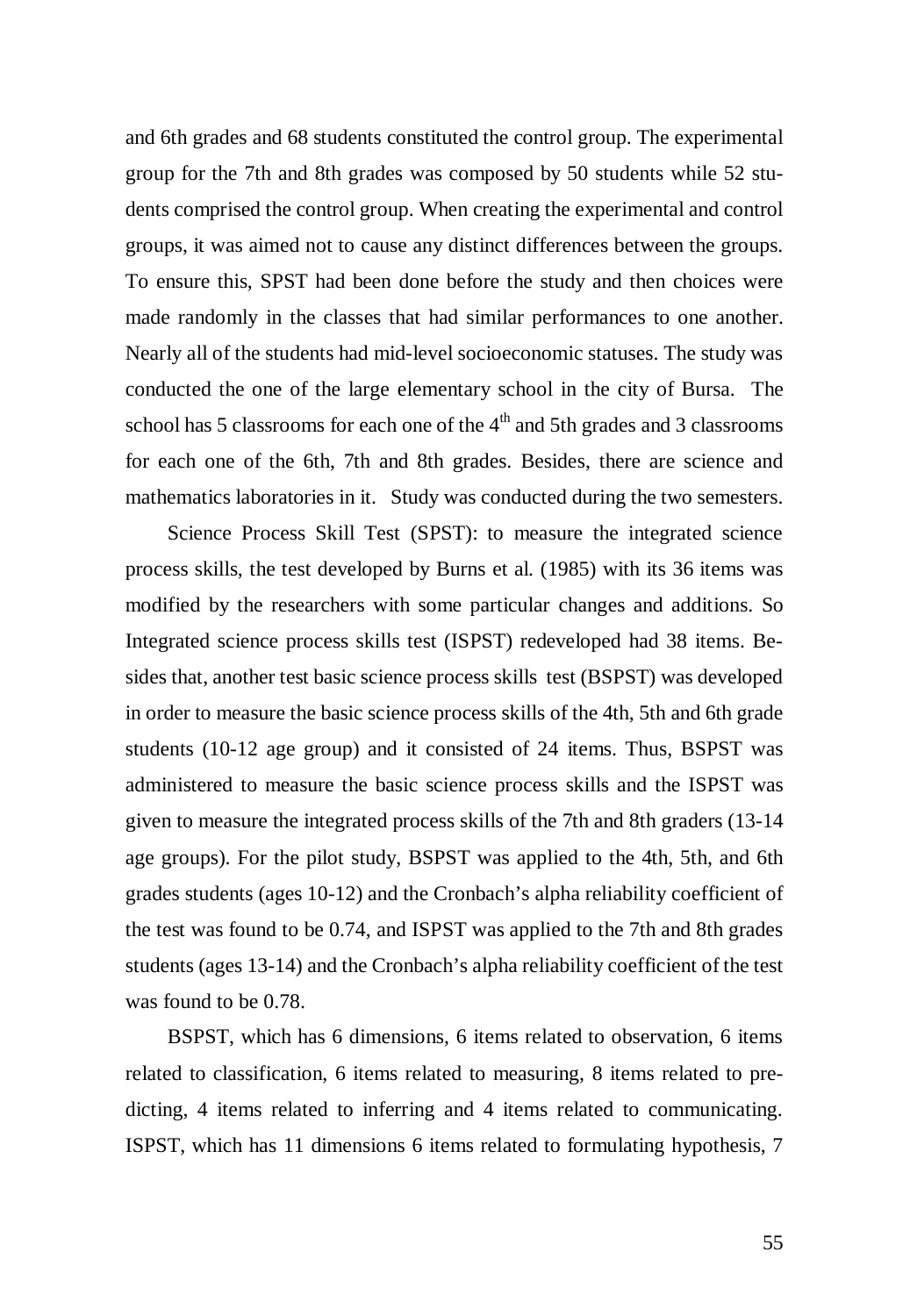items related to identifying of variables, 7 items related to defining operationally, 6 items related to interpreting data, 4 items related to formulating models and 6 items related to experimenting.

Attitudes Scale towards Science (ASTS): this scale, developed by Oruç<sup>5)</sup> measures students' attitudes towards science and contains 40 items. The reliability of this scale was found to be 0.87.

Pre-test post-test control group design, which is one of the methods of the experimental design, is applied. All participants attended the three-hour lectures per-week in a science course. While the students in the control group were being taught by their teachers with traditional methods, the ones in the experimental group were supplied some hands-on activities prepared by the researchers to improve their science process skills. Throughout the studies, the topics to be studied were selected in conformity with the syllabus and what the control group students were studying. Throughout the year, the students did 108 hands-on activities to improve their science process skills. They worked in groups of at least 2 and maximum 4 students. The groups were heterogeneous with respect to their science achievement. Students in the experimental group were trained about inquiry teaching method and hands-on activities.

50 experiments set up were on physics subjects while 25 were about chemistry and 33 of them were on biology subjects. The numbers of the experiments are in proportion to the scopes of the units determined by the syllabus. The experiments were designed considering the levels of the students and the science process skills aimed to be given and improved. The numbers of the activities in all the grades are given in the Table 1.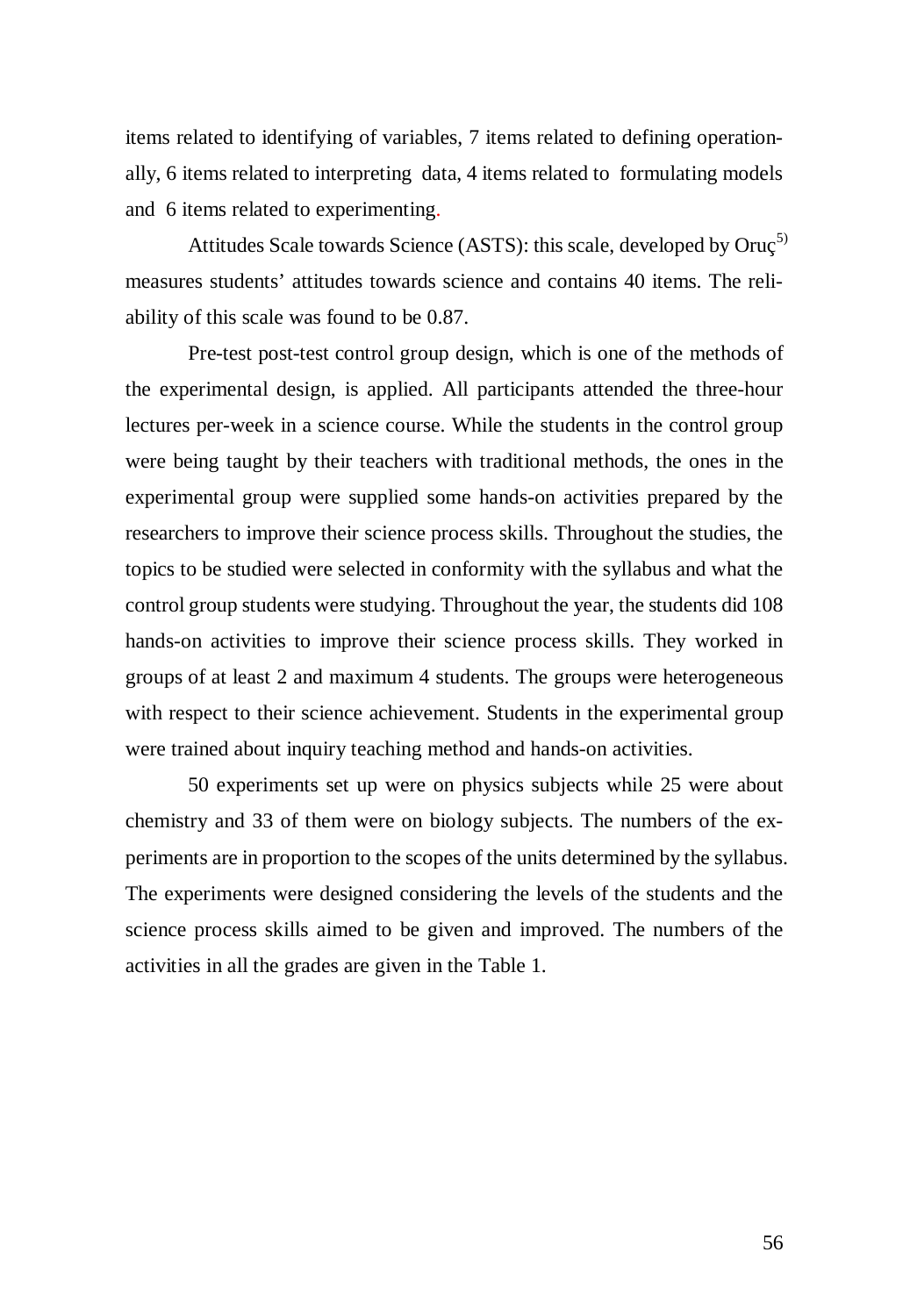| <b>SPS</b>                                 | Grades Level |                |                |                |                |  |
|--------------------------------------------|--------------|----------------|----------------|----------------|----------------|--|
|                                            | 4            | 5              | 6              | 7              | 8              |  |
| Observing                                  | 16           | 22             | 18             | 10             | 8              |  |
| Comparing and classi-<br>fying             |              | 8              | 6              | 3              | $\overline{2}$ |  |
| Inferring                                  | 11           | 20             | 14             | 7              | $\overline{4}$ |  |
| Predicting                                 | 11           | 4              | 4              | $\overline{4}$ | 6              |  |
| Measuring                                  | 10           | 10             | 12             | 18             | 10             |  |
| Recording and inter-                       | 18           | 18             | 18             | 22             | 22             |  |
| preting                                    |              |                |                |                |                |  |
| Formulating models                         | 4            | $\overline{4}$ | 5              | $\overline{4}$ | 3              |  |
| Constructing tables of                     | 11           | 4              | $\overline{4}$ | 7              | 9              |  |
| data and graphs                            |              |                |                |                |                |  |
| Experimenting                              |              |                |                | 6              | 6              |  |
| Defining operationally                     |              |                |                | $\overline{4}$ | 3              |  |
| Formulating hypotheses                     |              |                |                | 7              | 7              |  |
| Identifying and control-<br>ling variables |              |                |                | 6              | 6              |  |

**Table 1**. Numbers of the activities aiming to improve the skills in all the grades

During the studies, the students were asked some open-ended questions to attract their attention to the topics and activities and they were asked to answer them working cooperatively. At that stage, the students were often supported by the researchers. The groups were demanded their findings and results attained in writing or verbally whenever they finished working together. They write some group reports and different students in the work groups provided oral explanations to the rest of the students about each one of those reports. The findings were discussed all together to have some specific results. To consolidate things, the classification skill for example, the class was asked a common question on classification before ending the lesson.

 Students all grade levels, the number of the hands-on activities, the content knowledge related to the science process skills, and the instructional time were held constant. Dependent variables of the study were the students' achievement scores of BSPST or ISPST and ASTS. Independent variables of the study were the different types of instructions employed.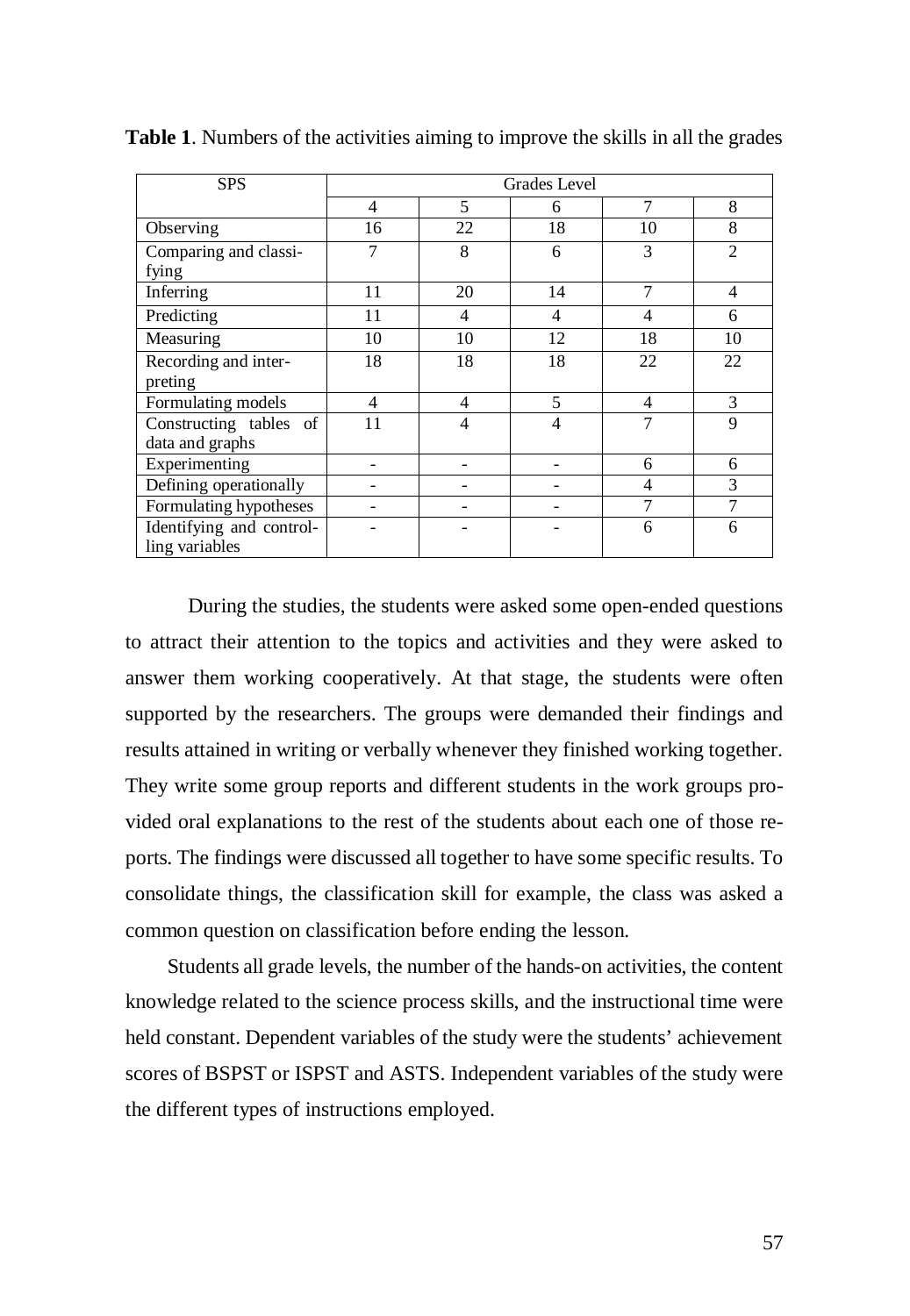When students' pre- BSPST and pre-ISPST scores and pre- ASTS scores were used as a covariate, ANCOVA was used to test the research questions and to determine the treatment effects on students' post- BSPST and post-ISPST scores and post- ASTS scores.

### **Results**

To determine the science process skills and attitudes of the groups before the experimental studies, a t-test analysis was made using their pre-test scores. Descriptive statistics for pre and posttest scores for the control and experimental groups on BSPST, ISPST and ASTS are given in Tables 2-5.

**Table 2.** Descriptive statistics for pre- and post BSPST scores for grades 4-6

|                    | Pre-BSPST |         | Post-BSPST |         |         |
|--------------------|-----------|---------|------------|---------|---------|
| Group              | n         | Mean    | SD         | Mean    | SD      |
| Experimental group |           | 10,9155 | 3,99552    | 14,0423 | 2,58256 |
| Control group      | 68        | 10,8382 | 3,46673    | 12.2206 | 3,36286 |

**Table 3.** Descriptive statistics for pre- and post ISPST scores for grades 7 and 8

|                    |    | Pre-ISPST |         | Post-ISPST |         |
|--------------------|----|-----------|---------|------------|---------|
| Group              | n  | Mean      | SD      | Mean       | SD      |
| Experimental group | 50 | 11,3800   | 3,34963 | 12,1200    | 4,31722 |
| Control group      | 52 | 8,2500    | 3.76712 | 8.1923     | 4,59342 |

**Table 4.** Descriptive statistics for pre- and post ASTS scores for grades 4-6

|                    | Pre-ASTS |          |          | Post-ASTS |          |  |
|--------------------|----------|----------|----------|-----------|----------|--|
| Group              | n        | Mean     | SD       | Mean      | SD       |  |
| Experimental group | 67       | 163,0000 | 16,58312 | 165,5821  | 20,61564 |  |
| Control group      | 69       | 159,3478 | 20.25922 | 156,1159  | 22,43457 |  |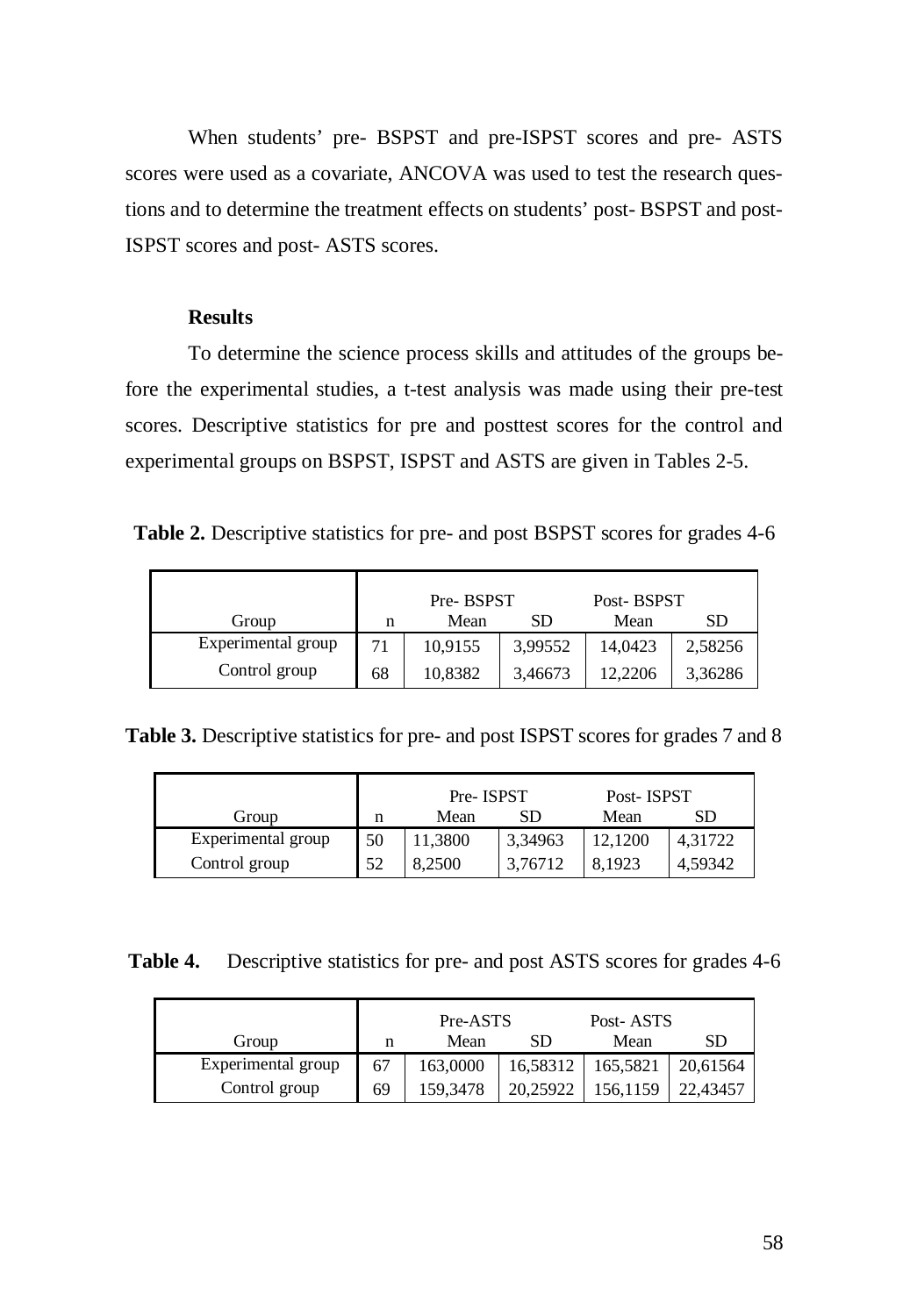|                    |    | Pre-ASTS |          | Post-ASTS |          |
|--------------------|----|----------|----------|-----------|----------|
| Group              | n  | Mean     | SD       | Mean      | SD       |
| Experimental group | 50 | 144,3600 | 23,07287 | 158,9400  | 20,75652 |
| Control group      | 48 | 145,5417 | 21.39493 | 148.4375  | 19.92422 |

**Table 5.** Descriptive statistics for pre- and post ASTS scores for grades 7 and 8

It is seen from the tables that the students' pre-BSPST scores (4th, 5th and 6th grades), pre- ASTS scores (4th-8th grades) were not significantly different between the control and experimental groups. ASTS scores were  $(t=$ 2.554, df = 96, p > 0.05) for  $7<sup>th</sup>$  and  $8<sup>th</sup>$  grades, and t=1.149, df = 134, p > 0.05 for  $4<sup>th</sup>$ ,  $5<sup>th</sup>$ , and  $6<sup>th</sup>$  grades. BSPST scores were (t= 0.122, df= 137, p> 0.05) for  $4<sup>th</sup>$ ,  $5<sup>th</sup>$ , and  $6<sup>th</sup>$  grades. The only difference was found between the  $7<sup>th</sup>$  and  $8<sup>th</sup>$ grades' ISPST scores ( $t= 4.428$ , d $f= 100$ , p $< 0.05$ ).

 Analysis of Covariance (ANCOVA) was used to test the effects of the instruction done with inquiry teaching on students' science process skills and attitudes towards science considering the pre-test scores as a covariate. Before making comparisons between the groups, the relationship between the dependent and independent variables was analyzed and it was tested whether the assumption that the tendency of the regression lines that are to be used to predict the post-test scores compared to pre-test ones are equal to one another is achieved through the data obtained from the study. According to the results of the analyses, the relationships between pre-test and post-test scores were found to be  $r=0.742$ , for the experimental group and  $r=0.740$  for the control group ( $p<0.01$ ) for the ISPST result scores belonging to the  $7<sup>th</sup>$ , and  $8<sup>th</sup>$  grades, and for the  $4<sup>th</sup>$ ,  $5<sup>th</sup>$ , and  $6<sup>th</sup>$  grades the BSPST result scores were r=0.419 for the experimental group ( $p<0.05$ ) and  $r=0.636$  for the control group ( $p<0.01$ ).

Tables 6 and 7 show the summary of ANCOVA comparing the mean scores of students' performances in both the experimental and control groups with respect to the post- BSPST, post- ISPST and post- ASTS.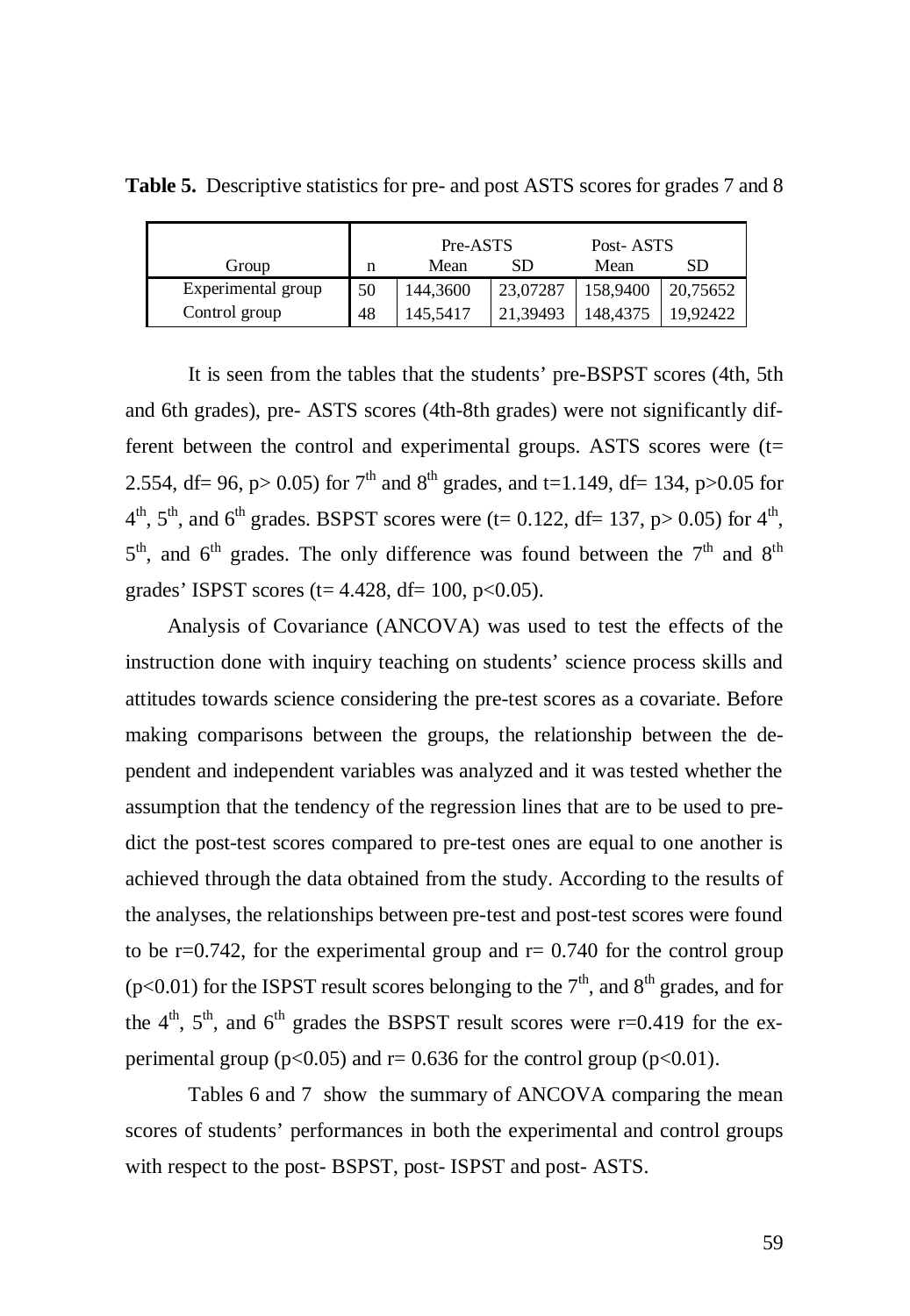| and experimental groups with respect to treatment |                            |    |             |        |      |  |
|---------------------------------------------------|----------------------------|----|-------------|--------|------|--|
| Source                                            | Type III Sum<br>of Squares | df | Mean Square |        |      |  |
| Pre-BSPST                                         | 302,531                    |    | 302.531     | 44.623 | .000 |  |

Treatment 111,405 1 111,405 16,432 ,000

Error 1 922,033 136 6,780

**Table 6.** Results of ANCOVA of post- BSPST scores of the students in control and experimental groups with respect to treatment

**Table 7.** Results of ANCOVA of post- ISPST scores of the students in the control and experimental groups with respect to treatment

| Source    | <b>Type III Sum of Squares</b> | df | Mean Square | F      |      |
|-----------|--------------------------------|----|-------------|--------|------|
| Pre-ISPST | 623,678                        |    | 623,678     | 45,211 | ,000 |
| Treatment | 64,323                         |    | 64,323      | 4,663  | .033 |
| Error     | 1365,679                       | 99 | 13,795      |        |      |

As seen in Table 6 and Table 7 pre-BSPST and pre-ISPST scores have significant effects on students' post-BSPST and post ISPST scores. Also Table 5 and Table 6 show significant treatment effects on students science process skills (F (1,136) = 16.432, p < 0.05, and F(1,99) = 4.663, p < 0.05). As can be seen in these results, the students in the experimental group had a better performance in terms of BSPST and ISPST scores than the control group did.

 In addition, it was found that there was no statistically significant interaction between treatment and gender on all test scores.

**Table 8.** Results of ANCOVA of post- ASTS Scores of the students (10-12-age group) in the control and experimental groups with respect to treatment

| Source   | Type III Sum<br>of Squares | df  | Mean Square | F      | Sig. |
|----------|----------------------------|-----|-------------|--------|------|
| Pre-test | 18913,475                  |     | 18913,475   | 58,012 | ,000 |
| Group    | 1709,229                   |     | 1709,229    | 5,243  | .024 |
| Error    | 43361,896                  | 133 | 326,029     |        |      |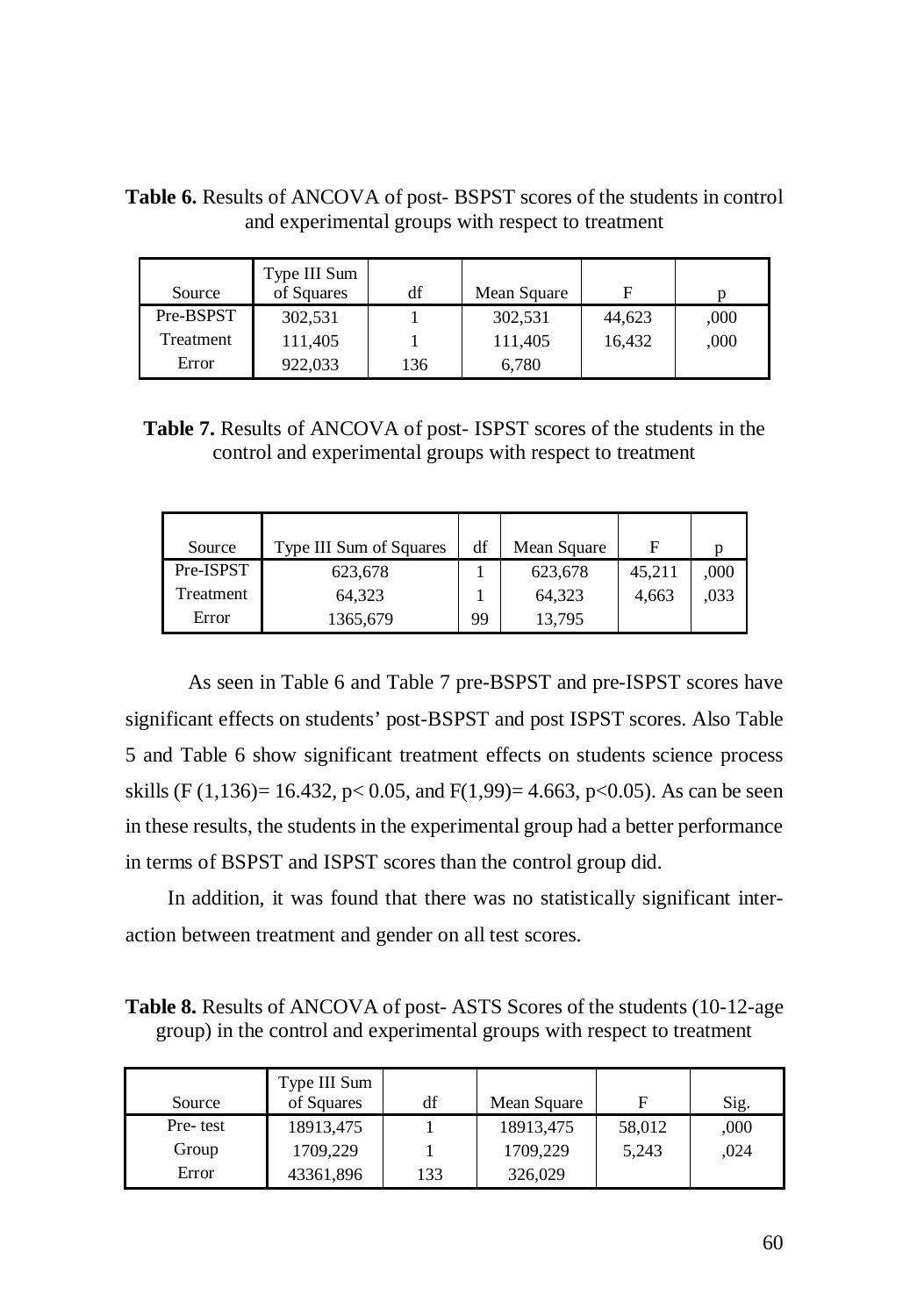| Source    | Type III Sum<br>of Squares | df | Mean Square |        | Sig. |
|-----------|----------------------------|----|-------------|--------|------|
| Pre- test | 12024,169                  |    | 12024,169   | 41,172 | ,000 |
| Group     | 3013,272                   |    | 3013,272    | 10,318 | .002 |
| Error     | 27744,464                  | 95 | 292,047     |        |      |

**Table 9.** Results of ANCOVA of post- ASTS Scores of the students (13-14-age group) in the control and experimental groups with respect to treatment

As seen in Table 8 and Table 9, pre-ASTS scores have significant effects on students post-ASTS. Also these Tables show significant treatment effects on students attitudes towards to science between the groups  $(F(1,133))$ = 5.243, p $< 0.05$ , and F(1,95)= 10.318, p $< 0.05$ ). As can be seen in these results, the students in the experimental group had a better performance in terms of ASTS scores than the ones in the control group did.

#### **Discussion**

The first objective of this study was to compare the effects of hands-on activities incorporating inquiry-learning approach on the development of 4-6th grade students BSPST and attitudes toward science, 7-8th grade students ISPST and attitudes toward science.

The results given in Tables 2-5 suggest that the values about the experimental groups are higher than those about the control groups when comparing the average scores both 4-6th graders and 7-8th graders got about their process skills and attitudes towards science. Results of the study are consistent with results of similar studies previously conducted.

Many researchers have shown that hands-on activities incorporating inquiry based science teaching to science instruction will improve science attitudes and science process skills (Staver & Small,1990; Turpin & Cage,2004) and laboratories have long been recognized for their potential to facilitate the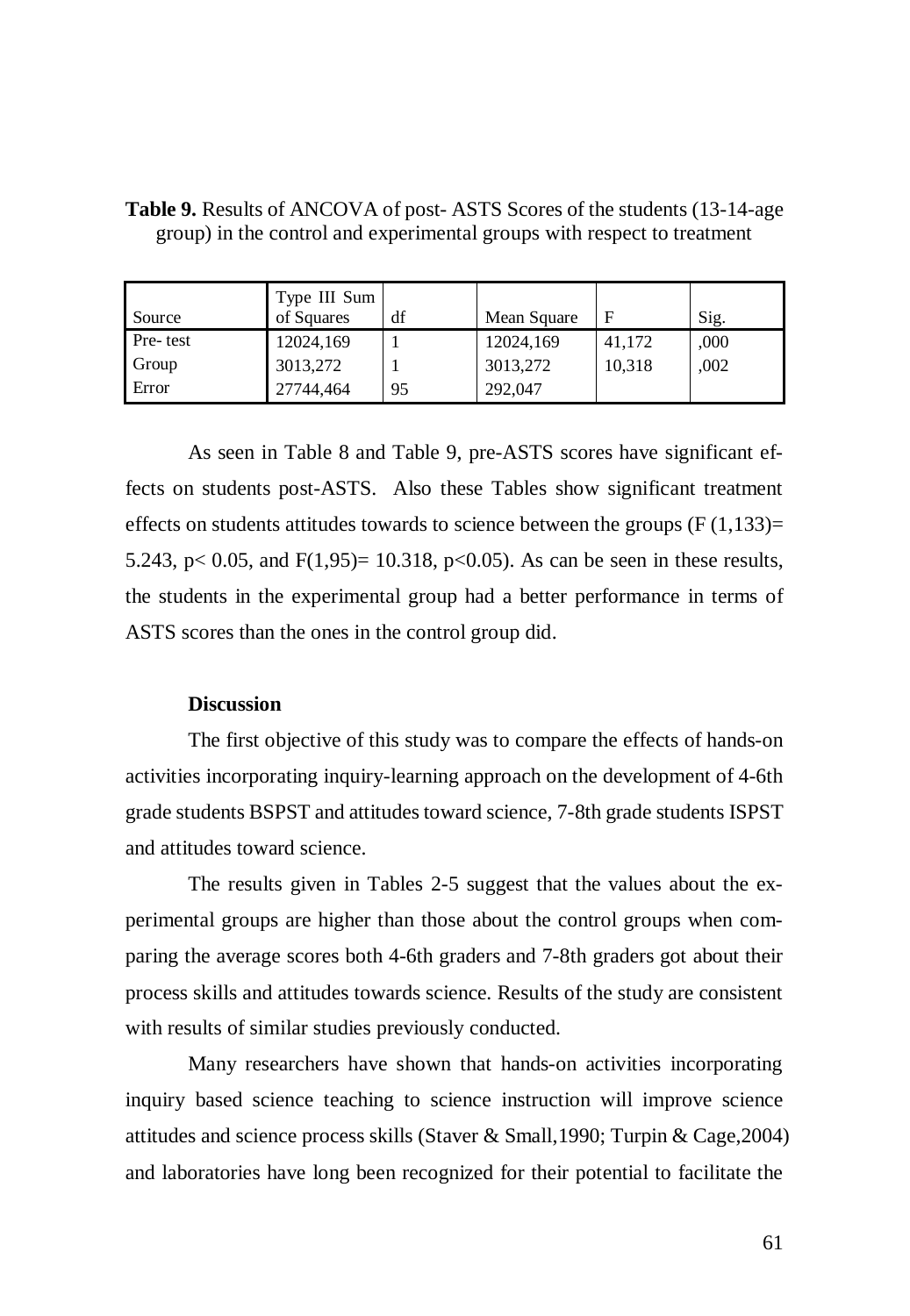learning of science concepts and skills (Hofstein & Lunetta, 2004). Anderson (2002) states that the previous studies indicate employing inquiry based science teaching in science education has some positive effects on cognitive achievement, process skills and attitude towards science but it is relative. Aktamis  $\&$ Ergin (2008) found in their study to teach scientific process skills to students to promote their scientific creativity, attitudes towards science, and achievements in science. German & Odom (1996) conclude after a study with 7th grade students that students need to be taught with inquiry teaching techniques to be able to practice and develop the process skills and understand the goal of the experimental context in science. Turpin & Cage (2004) found in their study that activity-based methods had some effects on achievement in SPS but they did not found any changes in attitudes towards science courses, and they concluded that teacher behaviors are more influential on attitudes. Walter & Soyibo (2001) discuss the change in the science programs that are mainly based on hands-on and minds-on activities done in laboratories, and such programs are based on BSPS and ISPS. Their study suggests that the 7th, 8th and 9th grade students in the schools following the new program were more successful than those who were in the schools adopting traditional methods. Bilgin (2006) found that when hands-on learning activities are used together with cooperative learning approach, 8th grade students were more successful in SPS and had more positive attitudes towards science than the control group students following the traditional methods. Butts et al. (1997) reported that students needed more practices to be done in laboratories to improve their problem solving skills and SPS. Hartikainen  $\&$  Sormunen<sup>6)</sup> sought an answer to the question "Why the scientific skills are not familiar to pupils?" What they suggested as answer was that teachers do not teach about science process skills first and encourage students to search. They offered some solutions for it, and some of them are that teachers might give well-defined research problems, completed questions, obvious hypotheses, receipt-like methods, and teachers should offer students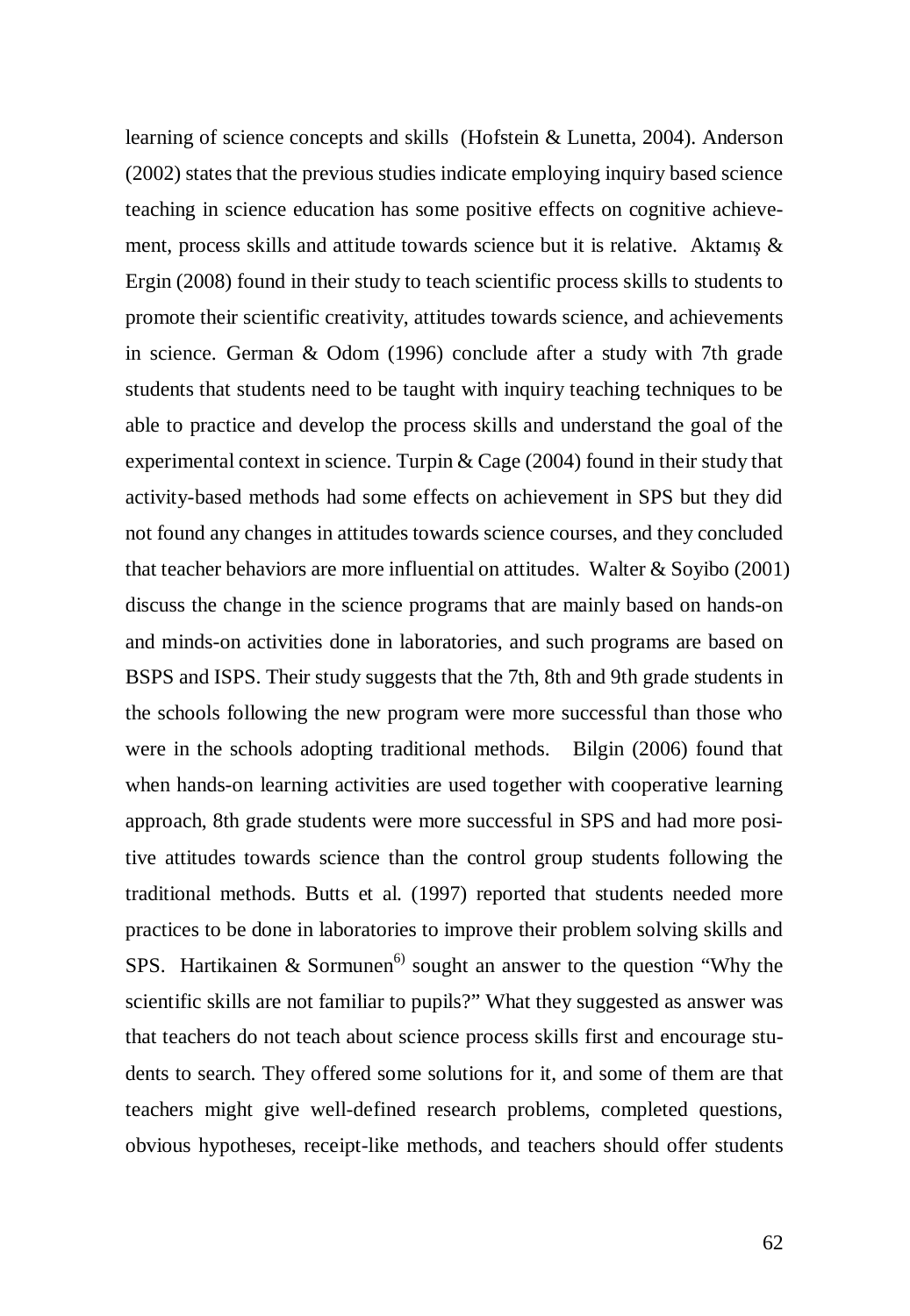the possibility to plan their own investigations, where they make their own questions and hypotheses, choose methods and necessary equipment, discuss about the means for ensuring reliability and the ways of scientific reporting. In that way, the students can adopt a scientific skill, which means learning some fundamental features of the nature of science, and, consequently, even deepen their conceptual understanding of natural phenomena. Yager & Akçay (2010) indicated that student use and understanding of science skills and concepts in the inquiry sections increased significantly more than they did for students enrolled in typical sections in terms of process skills, creativity skills, ability to apply science concepts, and the development of more positive attitudes.

Teachers should first follow a program that would make students acquire the science process skills. Then they should integrate that program with the science curriculum since science process skills have a hierarchic structure. A student who does not have the basic skills could not improve the skills about performing experiments easily. Whereas, what we firstly do at schools is making students do experiments. That is starting from the end and a big mistake. For this reason, teaching science process skills should never be neglected giving such excuses as shortage of time and overloaded syllabuses.

Results of the present study show that hands-on activities incorporating inquiry based science teaching to science instruction will improve science attitudes and science process skills and support the fact that the new science and technology program followed in Turkey since 2004/2005 academic year is one that could make positive contributions to students achievement in science, scientific literacy and attitudes towards science.

The study was carried out in relatively crowded classrooms. The average population of the students per classroom was about 40 people. The lessons were given as based on hands-on activities under those conditions and the results achieved are particularly significant in that respect.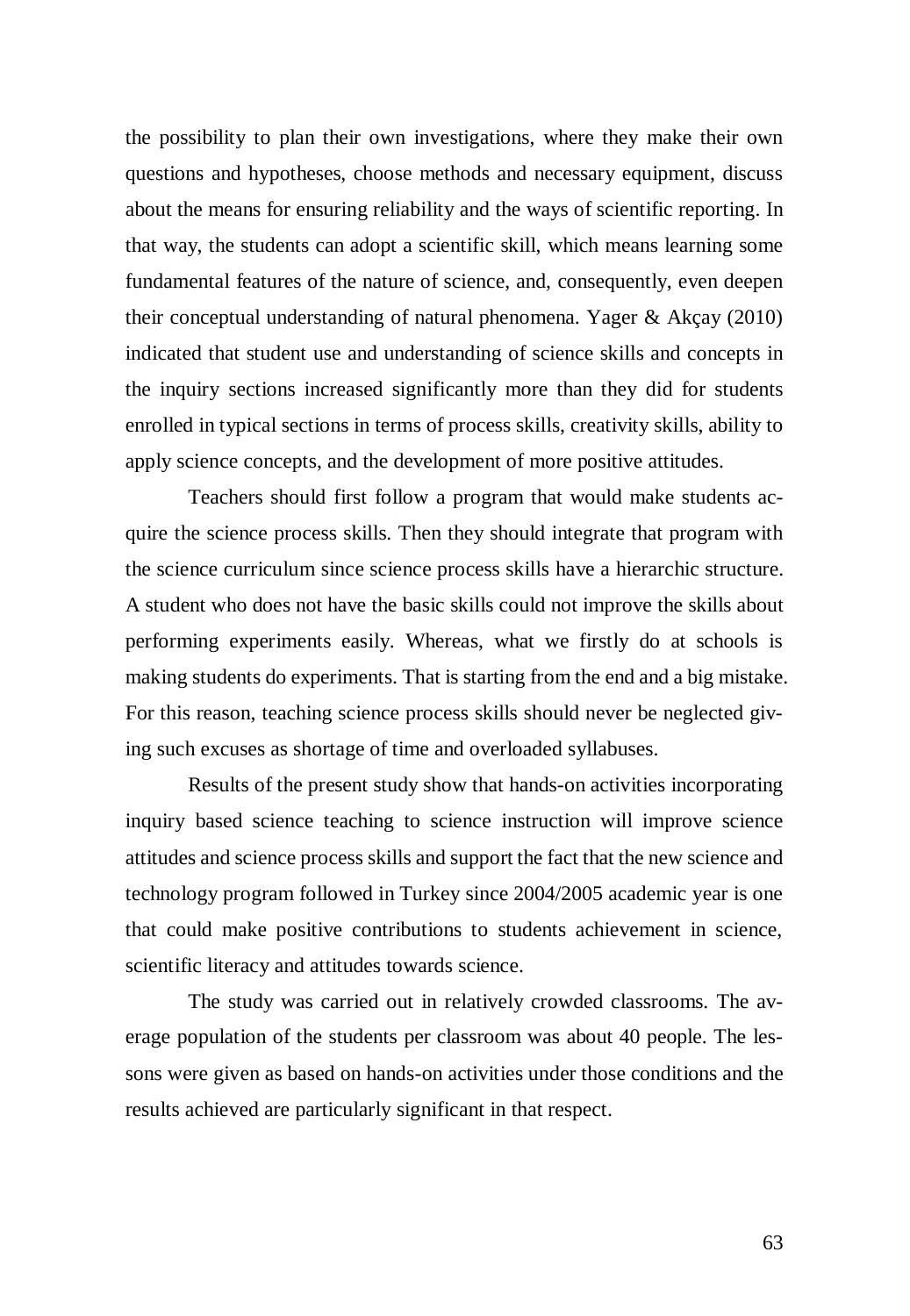**Acknowledgments.** This work was supported by the Research Fund of the University of Uludağ, Project number E-2003/106.

#### **NOTES**

1. <http://www.narst.org/publications/research/skill.cfm>

2.<http://www.suite101.com/content/problem-solving-and-science-process-skills-a65>

807

3. M.E.B. (2000), Science Course Teaching Program, *2518 sayýlý Tebliðler Dergisi*, Ýstanbul: MilliEðitim Basýmevi.

4. <http://www.meb.gov.tr>

5. Oruç, M (1993). *Relationships of elementary school students' science achievement and science attitudes.* Ankara: *Hacettepe University* (unpublished MEd thesis).

6. Hartikainen, A. & Sormunen, K. (2003). Seventh-grade pupils' scientific process skills in biology context. Paper presented at the 4th International Conference of the European Science Education Research Association (ESERA).

### **REFERENCES**

- Aktamış, H., Ergin, Ö. (2008). The effect of scientific process skills education on students' scientific creativity, science attitudes and academic achievements. *Asia-Pacific Forum on Science Learning & Teaching*, *9*(1), article 4.
- Anderson, R.D. (2002). Reforming science teaching: what research says about inquiry. *J. Science Teacher Education*, *13*, 1-12.
- Basaga, H., Geban, O. & Tekkaya, C. (1994). The effect of the inquiry teaching method on biochemistry and science process skill achievements. *Biochemical Education, 22*, 29-32.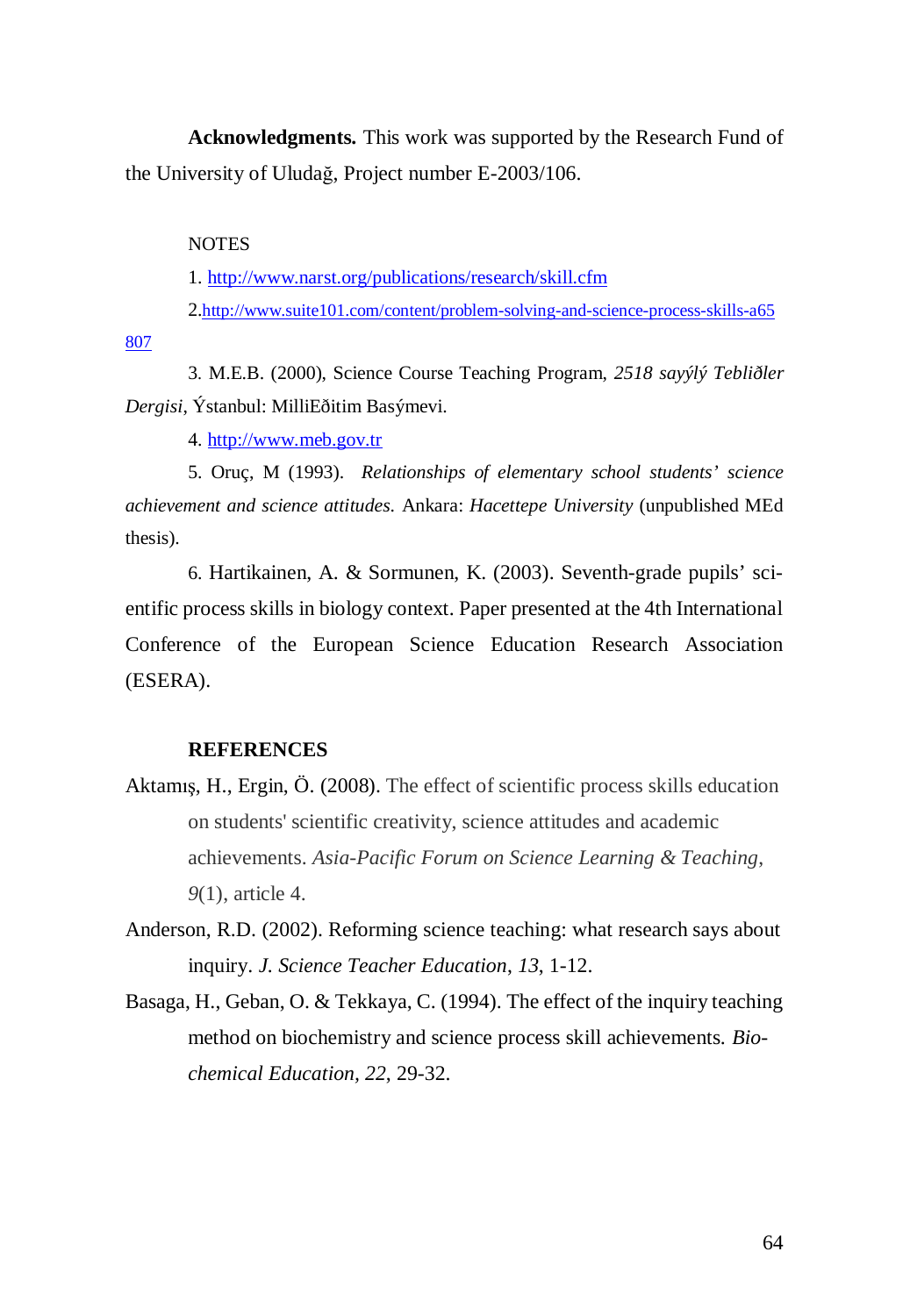- Brickman P, Gormally C., Armstrong N. & Hallar B. (July 2009).Effects of inquiry-based learning on students' science literacy skills and confidence. *Intern. J. Scholarship of Teaching and Learning, 3*(2).
- Brotherton, P.N. & Preece, F.W. (1995). Science process skills: their nature and interrelationships. *Research in Science & Technology Education, 13*, 5-11.
- Bilgin, I. (2006). The effects of hands-on activities incorporating a cooperative learning approach on eight grade students' science process skills and attitudes toward science. *J. Baltic Science Education*, *1*(9), 27-37.
- Burns, J.C., Okey. J.R. & Wise, K.C. (1985). Development of an integrated process skills test: tips II. *J. Research in Science Teaching, 22*, 169-177.
- Butts, D.P., Jackson, D. & Oliver, J.S. (1997). An evaluation study of the teaching of hands-on investigative biology in high schools "on a shoestring". *Education*, *118*, 133-44.
- Chang, C.Y. & Mao, S.L. (1999). Comparison of Taiwan science students' outcomes with inquiry- group versus traditional instruction. *J. Educational Research*, *92*, 340-346.
- Chang C.Y. & Taipei, Y.H.W. (2002). An exploratory study on students' problem-solving ability in earth science. *Intern. J. Science Education*, *24,* 441 – 451.
- Chiappetta, E.L. & Russell, J.M. (1982). The relationship among logical thinking, problem solving instruction, and knowledge and application of earth science subject matter: *Science Education*, *66*, 85-93.
- Colley, K.E. (2006) Understanding ecology content knowledge and acquiring science process skills through project-based science instruction. *Sci. Activit., 43,* 26-33.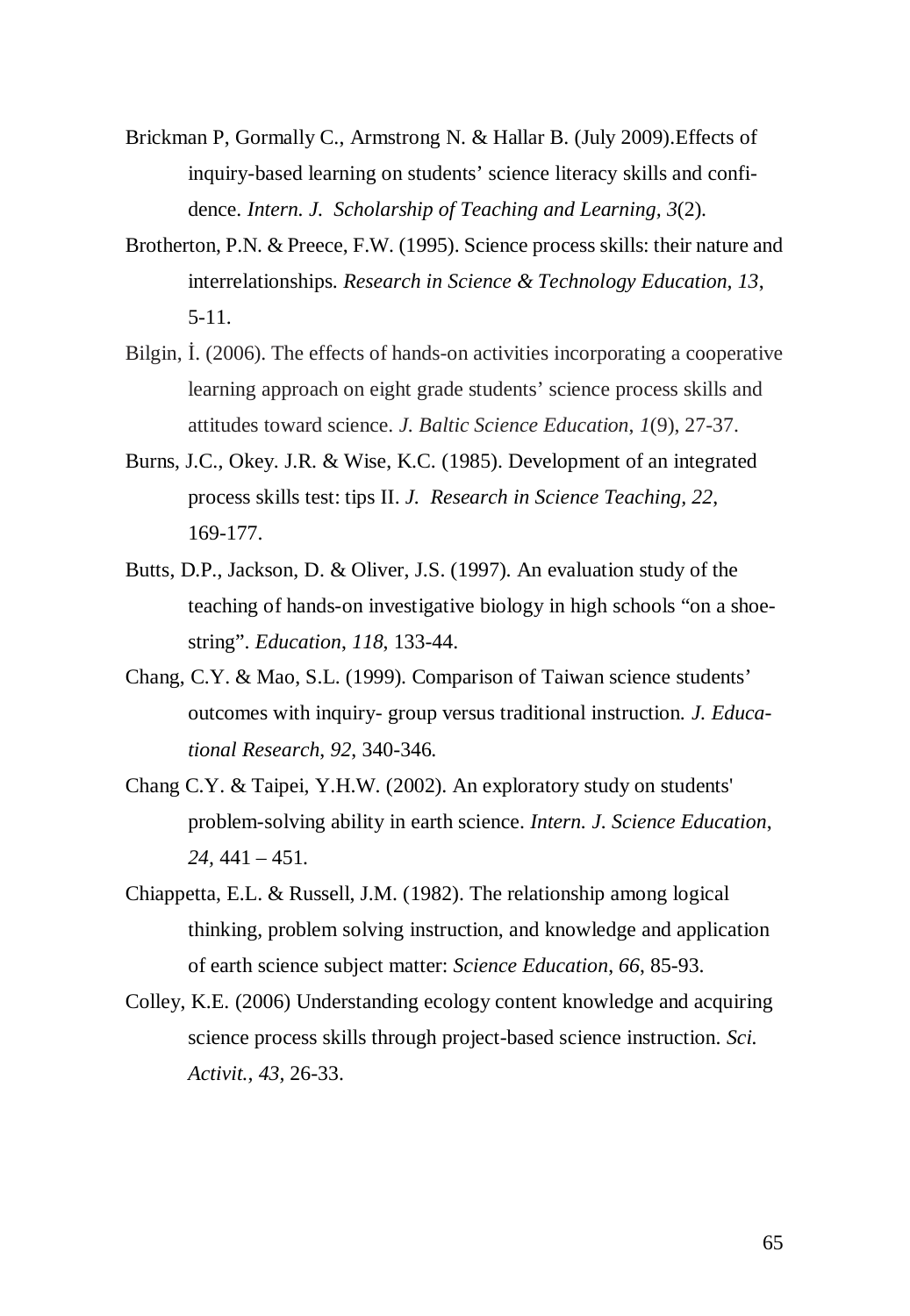- Cuevas, P., Lee, O., Hart, J. & Deaktor, R. (2005). Improving science inquiry with elementary students of diverse backgrounds. *J. Research in Science Teaching*, *42*, 337-357.
- Ertepinar, H.& Geban, O. (1996). Effect of instruction supplied with the investigative-oriented laboratory approach on achievement in a science course. *Educational Research*, *38*, 333-341.
- Gabel, D.L., Rubba, P.A. & Franz, J.R. (1977). The effect of early teaching and training experience on physics achievement, attitudes toward science and science teaching, and process skill proficiency: *Science Education*, *61*, 503-511.
- Geban, O., Askar, P. & Özkan, I. (1992). Effects of computer simulations and problem-solving approaches on high school students: *J. Educational Research*, *86*, 5-10.
- German, P.J. & Odom, A.L. (1996). Student performance on asking questions, identifying variables, and formulating hypotheses. *School Science & Mathematics*, *96*, 192-202.
- Harlen, W. (1999). Purposes and procedures for assessing science process skills. *Assessment in Education: Policy & Practice*, *6*, 129- 145.
- Hofstein, A. & Lunetta, V.N. (2004). The laboratory in science education: foundation for the 21st century. *Science Education, 88*, 28-54.
- Kaptan, F. & Korkmaz, H. (2001). The comparison of being implemented science curriculum with science curriculum will have been implementing for 2001-2002 academic year. *Ça÷daú E÷itim Dergisi*. *273*, 33-38.
- Ketpichainarong W., Panijpan B. & Ruenwongsa, P. (2010). Enhanced learning of biotechnology students by an inquiry-based cellulase laboratory. *Intern. J. Environmental & Science Education*, *5*, 169-187.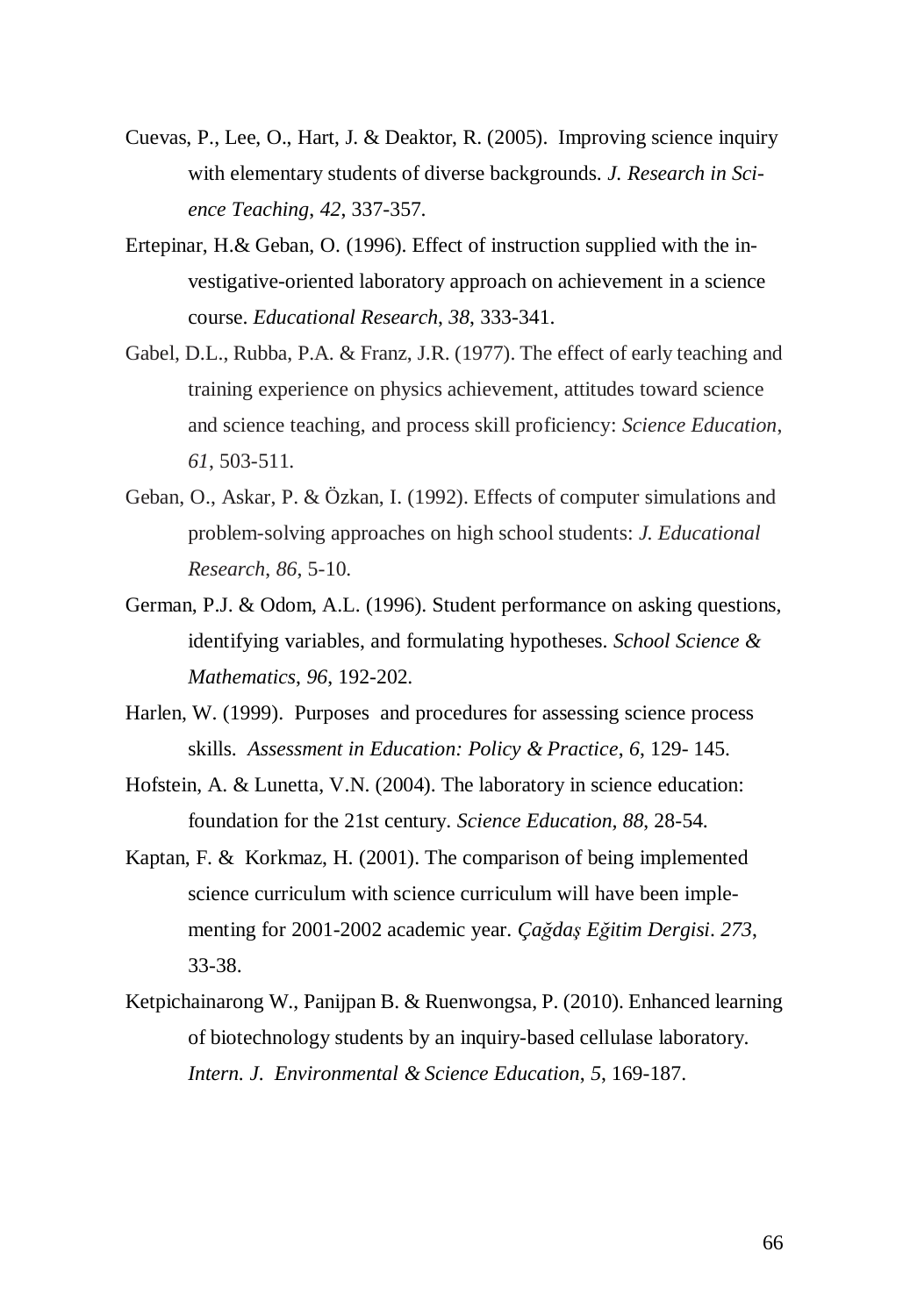- Keys, C.W. & Bryan, L.A. (2001). Co-constructing inquiry-based science with teachers: essential research for lasting reform. *J. Research in Science Teaching, 38,* 631-645.
- Mabie, R. & Baker, M. (1996). A comparison of experiential instructional strategies upon the science process skills of urban elementary students. *J. Agricultural Education*, *37*(2), 1-7.
- Mao, S.-L., Chang ,C.-Y. & Barufaldi, J.P. (1998). Inquiry teaching and its effects on secondary-school students' learning of earth science concepts. *J. Geoscience Education*, *46*, 363-368.
- Minner, D.D., Levy, A.J. & Century, J. (2010). Inquiry-based science istruction - what is it and does it matter? Results from a research synthesis years 1984 to 2002. *J. Research in Science Teaching*, *47*, 474–496.
- Olson, S. & Louks-Horsley, S. (Eds.) (2000). *Inquiry and the national science education standards: a guide for teaching and learning.* Washington: National Academies Press.
- Ostlund, K.L. (1992). *Science process skills: assessing hands-on student performance*. New York: Addison-Wesley.
- Pratt, H. & Hackett, J. (1998). Teaching science: the inquiry approach. *Principal*, *78*(2), 2-20.
- Rezba, R.J., Sprague, C., Fiel, R.L., Funk, H.J, Okey, J.R & Jaus, H.H (1995). *Learning and assessing science process skills.* Dubuque: Kendall/Hunt.
- Staver, J.R & Small, L. (1990). Toward a clearer representation of the crisis in science education. *J. Research in Science Teaching*, *27*, 79-89.
- Turpin,T. & Cage, B.N. (2004). The effects of an integrated, activity-based science curriculum on student achievement, science process skills, and science attitudes. *Electron. J. Literacy through Science*, *3.*